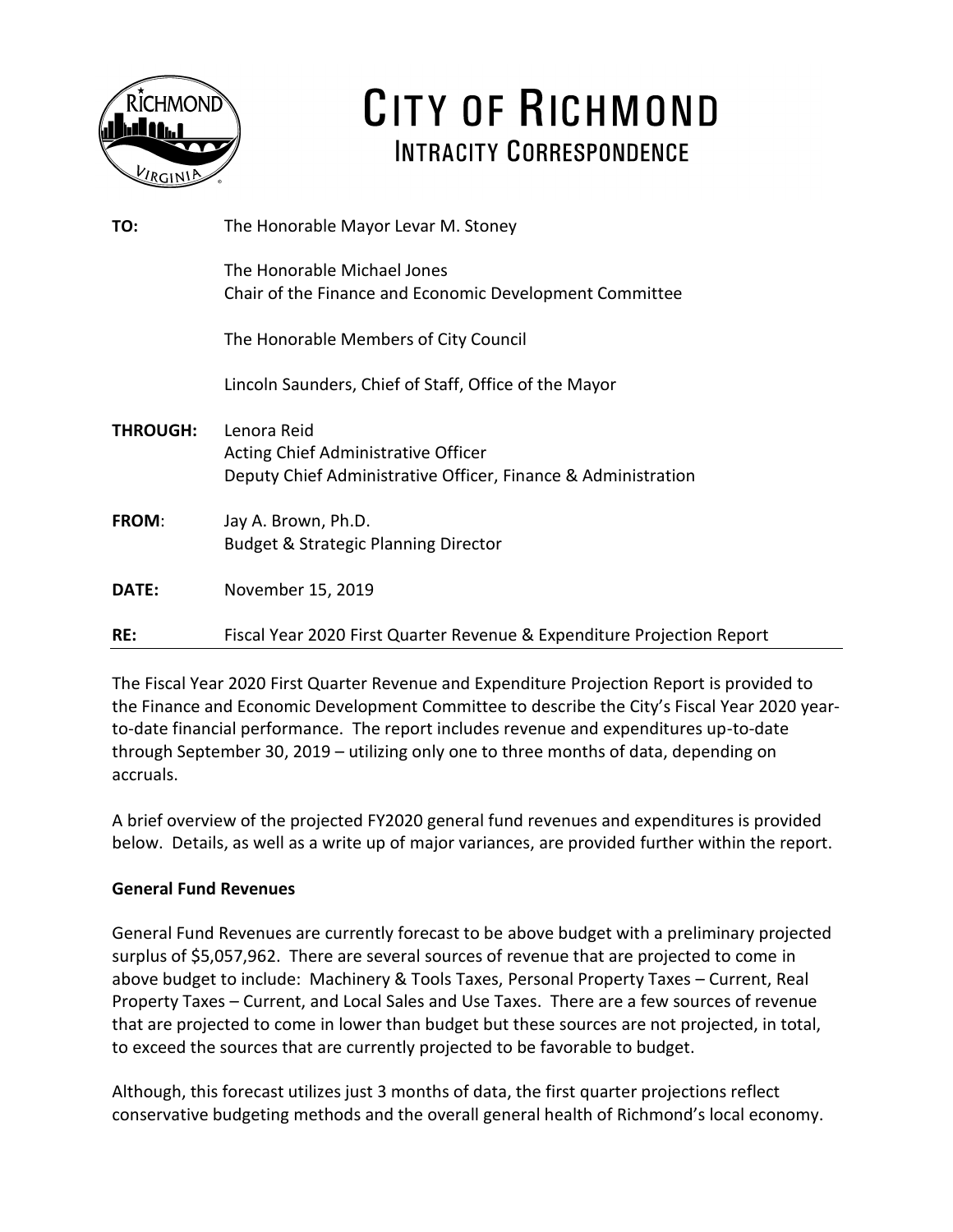#### **General Fund Expenditures**

General Fund Expenditures are trending in a positive direction, with a total preliminary, projected savings of \$689,067. This preliminary, projected savings represents 0.09% of the total general fund budget. The projected expenditure savings in the General Fund would be higher if it were not for a projected increase in expenditures for the Sheriff's Office, particularly increases associated with overtime. Specific details of the Sheriff's Office as well as other departmental variances are explained further in the report.

#### **Voluntary Retirement Incentive Program**

A voluntary retirement incentive program (VRIP) was authorized by City Council as part of City Council's amendments to the Mayor's Proposed FY20 budget. The VRIP projected savings of \$3 million was budgeted within the Non-Departmental budget. The Administration is still determining the estimated savings from this program as more information becomes available. As a result, the first quarter projections assumes that the full savings will be realized. It is anticipated that the determination of any estimated savings or lack thereof will be projected as part of subsequent quarterly reports.

A summary of the First Quarter 2020 report is provided below. Details of the report as well as a write up of variances are provided on the next several pages.

| Summary of FY2020 Projected Balances as of 09/30/2019   |               |  |  |  |
|---------------------------------------------------------|---------------|--|--|--|
| Projected Total FY2020 General Fund Revenue             | \$754,679,671 |  |  |  |
| <b>Projected Total FY2020 General Fund Expenditures</b> | \$748,932,640 |  |  |  |
| Total: FY2020 Projected Budgetary Surplus/(Shortfall)   | \$5,747,031   |  |  |  |

\*Note very minor discrepancies may exist due to rounding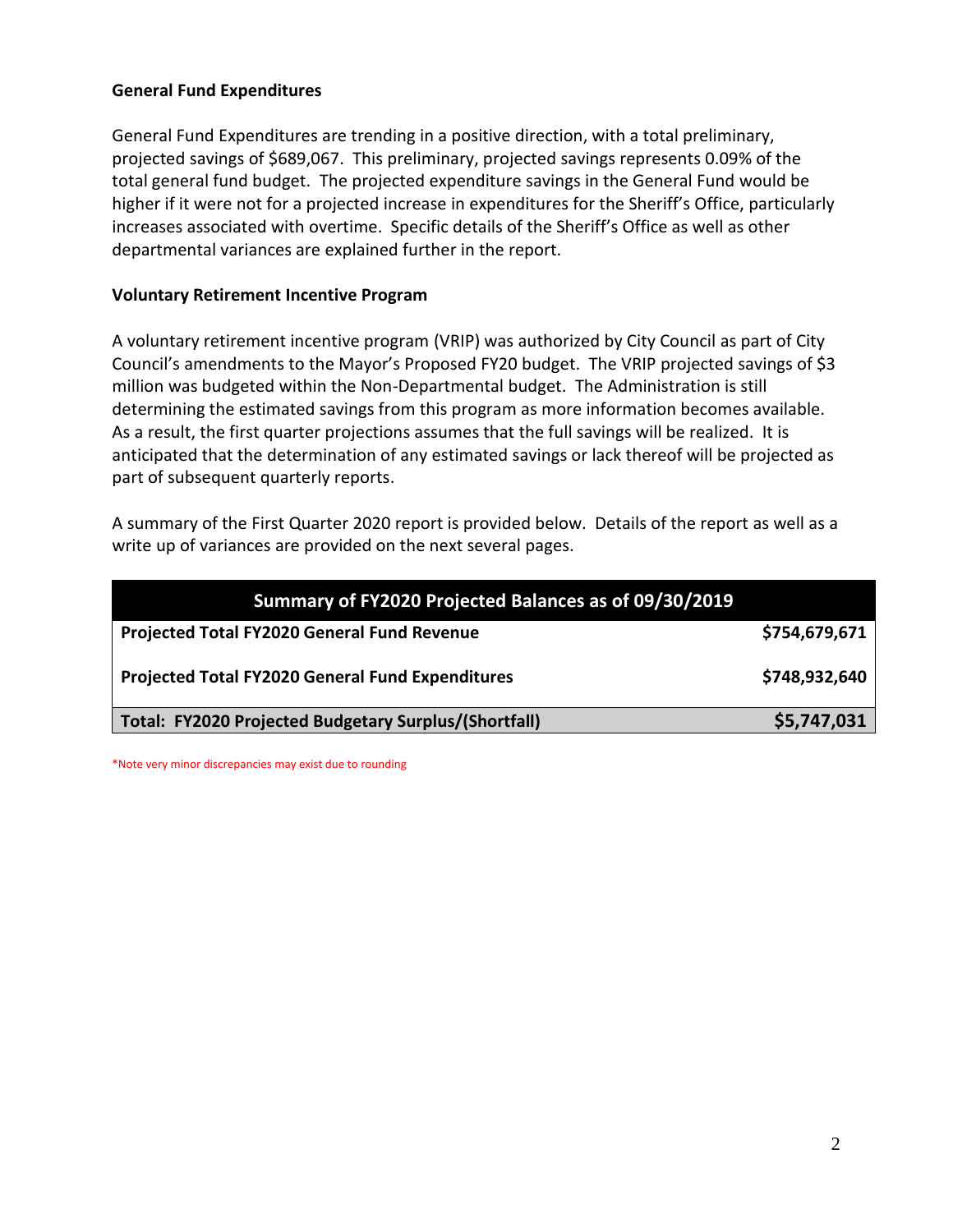### **City of Richmond Finance & Administration Portfolio FY2020 First Quarter Report**

#### **Sources**

|                                                                                                                    | FY2020 Budget            | FY2020 Amended<br><b>Budget</b> | as of 9/30/2019   | FY2020 Collections FY2020 1st Quarter<br>Projection | Variance: Amended Budget vs.<br><b>Preliminary Year End surplus</b><br>(shortfall) |              |
|--------------------------------------------------------------------------------------------------------------------|--------------------------|---------------------------------|-------------------|-----------------------------------------------------|------------------------------------------------------------------------------------|--------------|
| <b>Revenue from Local Sources</b>                                                                                  |                          |                                 |                   |                                                     |                                                                                    |              |
| <b>General Property Taxes</b>                                                                                      |                          |                                 |                   |                                                     |                                                                                    |              |
| Machinery & Tools Taxes                                                                                            | 13,426,000               | 13,426,000                      | (29, 915)         | 13,828,602                                          | 402,602                                                                            | 103%         |
| Penalties and Interest- Interest                                                                                   | 3,126,201                | 3,126,201                       | 504,315           | 3,261,879                                           | 135,678                                                                            | 104%         |
| Penalties and Interest-Penalty                                                                                     | 4,106,200                | 4,106,200                       | 421,677           | 3,073,599                                           | (1,032,601)                                                                        | 75%          |
| Personal Property Taxes- Current                                                                                   | 34,198,968               | 34,198,968                      | 1,898,669         | 36,541,045                                          | 2,342,077                                                                          | 107%         |
| Personal Property Taxes-Delinquent                                                                                 | 8,780,045                | 8,780,045                       | 673,925           | 7,215,540                                           | (1, 564, 505)                                                                      | 82%          |
| Real and Personal Public Service Corporation Property Taxes- Personal Property Current                             | 8,810,342                | 8,810,342                       |                   | 9,125,252                                           | 314,910                                                                            | 104%         |
| Real and Personal Public Service Corporation Property Taxes- Personal Property Delinquent                          | 919,488                  | 919,488                         | (24)              | 676,015                                             | (243, 473)                                                                         | 74%          |
| Real and Personal Public Service Corporation Property Taxes- Real Property Current<br>Real Property Taxes- Current | 2,022,618<br>289,820,834 | 2,022,618                       | 915,903           | 2,112,069<br>296, 129, 118                          | 89,451                                                                             | 104%<br>102% |
| Real Property Taxes-Delinquent                                                                                     | 13,489,000               | 289,820,834<br>13,489,000       | 1,341,408         | 13,389,862                                          | 6,308,284<br>(99, 138)                                                             | 99%          |
| <b>Total General Property Taxes</b>                                                                                | 378,699,696              | 378,699,696                     | 5,725,958         | 385, 352, 981                                       | 6,653,285                                                                          | 102%         |
| <b>Other Local Taxes</b>                                                                                           |                          |                                 |                   |                                                     |                                                                                    |              |
| <b>Admission Taxes</b>                                                                                             | 2,646,800                | 2,646,800                       | 362,317           | 2,646,800                                           |                                                                                    | 100%         |
| <b>Bank Stock Taxes</b>                                                                                            | 8,418,200                | 8,418,200                       |                   | 8,612,736                                           | 194,536                                                                            | 102%         |
| <b>Business Licenses Taxes</b>                                                                                     | 36,561,999               | 36,561,999                      | 401,777           | 36,494,073                                          | (67, 926)                                                                          | 100%         |
| <b>Consumer Utility Taxes</b>                                                                                      | 17,958,600               | 17,958,600                      | 516,499           | 18,269,541                                          | 310,941                                                                            | 102%         |
| Local Sales & Use Tax                                                                                              | 35,865,100               | 35,865,100                      | 2,348,373         | 36, 353, 797                                        | 488,697                                                                            | 101%         |
| Motor Vehicle Licenses                                                                                             | 7,256,900                | 7,256,900                       | 607,633           | 6,921,765                                           | (335, 135)                                                                         | 95%          |
| Other Local Taxes                                                                                                  | 362,689                  | 362,689                         | 56,330            | 497,544                                             | 134,855                                                                            | 137%         |
| Cigarette Tax                                                                                                      | 3,050,000                | 3,050,000                       | 1,365,171         | 3,388,727                                           | 338,727                                                                            | 111%         |
| Prepared Food Taxes                                                                                                | 36,791,413               | 36,791,413                      | 6,072,644         | 36,819,386                                          | 27,973                                                                             | 100%         |
| Prepared Food Taxes - School Facilities                                                                            | 9,370,962                | 9,370,962                       | 1,546,734         | 9,378,087                                           | 7,125                                                                              | 100%         |
| Short-Term Rental Tax                                                                                              | 119,055                  | 119,055                         |                   | 122,066                                             | 3,011                                                                              | 103%         |
| <b>Transient Lodging Taxes</b>                                                                                     | 9,045,680                | 9,045,680                       | 1,607,522         | 9,099,517                                           | 53,837                                                                             | 101%         |
| <b>Total Other Local Taxes</b>                                                                                     | 167,447,398              | 167,447,398                     | 14,884,998        | 168,604,038                                         | 1,156,640                                                                          | 101%         |
| Permits, Privilege Fees, and Regulatory Licenses                                                                   |                          |                                 |                   |                                                     |                                                                                    |              |
| Animal Licenses                                                                                                    |                          |                                 |                   |                                                     |                                                                                    |              |
| Permits and Other Licenses                                                                                         | 12,252,403               | 12,252,403                      | 2,644,474         | 12,316,892                                          | 64,489                                                                             | 101%         |
| <b>Total Permits, Privilege Fees, and Regulatory Licenses</b>                                                      | 12,252,403               | 12,252,403                      | 2,644,474         | 12,316,892                                          | 64,489                                                                             | 101%         |
| <b>Fines &amp; Forfeitures</b>                                                                                     |                          |                                 |                   |                                                     |                                                                                    |              |
| Fines & Forfeitures                                                                                                |                          |                                 | 629               | 8,000                                               | 8,000                                                                              |              |
| <b>Total Fines &amp; Forfeitures</b>                                                                               |                          |                                 | 629               | 8,000                                               | 8,000                                                                              | 0%           |
| Revenue from Use of Money and Property                                                                             |                          |                                 |                   |                                                     |                                                                                    |              |
| Revenue from Use of Money                                                                                          | 7,583,756                | 7,583,756                       | 1,611,259         | 7,583,756                                           |                                                                                    | 100%         |
| Revenue from Use of Property                                                                                       | 221,000                  | 221,000                         | 122,130           | 216,856                                             | (4, 144)                                                                           | 98%          |
| <b>Total Revenue from Use of Money and Property</b>                                                                | 7,804,756                | 7,804,756                       | 1,733,390         | 7,800,612                                           | (4, 144)                                                                           | 100%         |
|                                                                                                                    |                          |                                 |                   |                                                     |                                                                                    |              |
| <b>Charges for Services</b>                                                                                        |                          |                                 |                   |                                                     | $\sim$                                                                             |              |
| Charges for Finance<br>Charges for Fire and Rescue Services                                                        | 801,192<br>170,000       | 801,192<br>170,000              | 136,721<br>32,299 | 801,192<br>170,000                                  |                                                                                    | 100%<br>100% |
| Charges for Information Technology                                                                                 | 21,782                   | 21,782                          | 2,134             | 15,336                                              | (6, 446)                                                                           | 70%          |
| Charges for Law Enforcement and Traffic Control                                                                    | 148,000                  | 148,000                         | 38,243            | 148,000                                             |                                                                                    | 100%         |
| Charges for Library                                                                                                | 65,106                   | 65,106                          | 6,562             | 42,534                                              | (22, 572)                                                                          | 65%          |
| Charges for Maintenance of Highways, Streets, Bridges, and Sidewalks                                               |                          |                                 |                   |                                                     |                                                                                    |              |
| Charges for Other Protection                                                                                       | 125,000                  | 125,000                         | 45.907            | 125,000                                             |                                                                                    | 100%         |
| Charges for Parks and Recreation                                                                                   | 66,239                   | 66,239                          | 19,604            | 86,000                                              | 19,761                                                                             | 130%         |
| Charges for Planning and Community Development                                                                     | 102,009                  | 102,009                         | 6,488             | 102,009                                             | $\overline{\phantom{a}}$                                                           | 100%         |
| Charges for Sanitation and Waste Removal                                                                           | 18,826,586               | 18,826,586                      | 4,253,395         | 18,826,586                                          | ×.                                                                                 | 100%         |
| Court Costs                                                                                                        | 6,542,818                | 6,542,818                       | 1,305,904         | 6,455,538                                           | (87, 280)                                                                          | 99%          |
| Other                                                                                                              | 9,515                    | 9,515                           | 3,690             | 9,515                                               |                                                                                    | 100%         |
| <b>Total Charges for Services</b>                                                                                  | 26,878,247               | 26,878,247                      | 5,850,946         | 26,781,710                                          | (96, 537)                                                                          | 100%         |
| <b>Miscellaneous Revenue</b>                                                                                       |                          |                                 |                   |                                                     |                                                                                    |              |
| Miscellaneous                                                                                                      | 2,809,859                | 2,809,859                       | 217,872           | 3,181,894                                           | 372,035                                                                            | 113%         |
| Payments in Lieu of Taxes from Enterprise Activities                                                               | 20,750,123               | 20,750,123                      | 834,096           | 20,750,123                                          |                                                                                    | 100%         |
| <b>Total Miscellaneous Revenue</b>                                                                                 | 23,559,982               | 23,559,982                      | 1,051,969         | 23,932,017                                          | 372,035                                                                            | 102%         |
| <b>Recovered Costs</b>                                                                                             |                          |                                 |                   |                                                     |                                                                                    |              |
| <b>Recovered Costs</b>                                                                                             | 6,261,693                | 6,261,693                       | 372,760           | 6,101,911                                           | (159, 782)                                                                         | 97%          |
| <b>Total Recovered Costs</b>                                                                                       | 6,261,693                | 6,261,693                       | 372,760           | 6,101,911                                           | (159, 782)                                                                         | 97%          |
|                                                                                                                    |                          |                                 |                   |                                                     |                                                                                    |              |
| Revenue from Local Sources Total                                                                                   | 622,904,175              | 622,904,175                     | 32,265,123        | 630,898,161                                         | 7,985,986                                                                          | 101%         |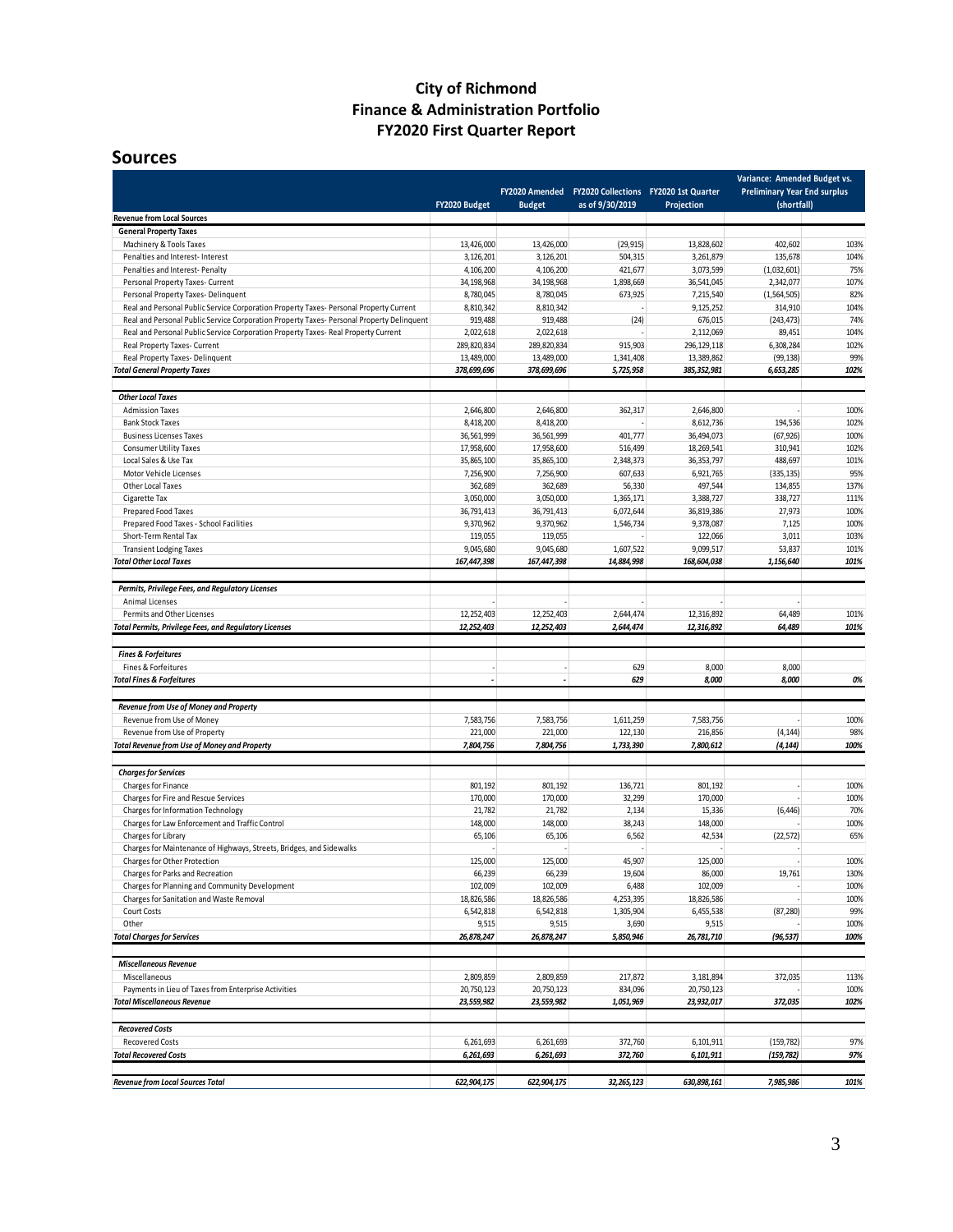#### **Sources**

|                                                                                                                                                                                                                                                                                                                                                                        | FY2020 Budget            | <b>Budget</b>            | FY2020 Amended FY2020 Collections FY2020 1st Quarter<br>as of 9/30/2019 | Projection               | Variance: Amended Budget vs.<br><b>Preliminary Year End surplus</b><br>(shortfall) |                      |
|------------------------------------------------------------------------------------------------------------------------------------------------------------------------------------------------------------------------------------------------------------------------------------------------------------------------------------------------------------------------|--------------------------|--------------------------|-------------------------------------------------------------------------|--------------------------|------------------------------------------------------------------------------------|----------------------|
| <b>Other Financing Sources</b>                                                                                                                                                                                                                                                                                                                                         |                          |                          |                                                                         |                          |                                                                                    |                      |
| <b>Non-Revenue Receipts</b>                                                                                                                                                                                                                                                                                                                                            |                          |                          |                                                                         |                          |                                                                                    |                      |
| <b>Insurance Recovery</b>                                                                                                                                                                                                                                                                                                                                              |                          |                          |                                                                         | $\tilde{\phantom{a}}$    |                                                                                    |                      |
| <b>Total Non-Revenue Receipts</b>                                                                                                                                                                                                                                                                                                                                      | Ĭ.                       | ÷,                       | ÷,                                                                      | ÷,                       | ä,                                                                                 |                      |
|                                                                                                                                                                                                                                                                                                                                                                        |                          |                          |                                                                         |                          |                                                                                    |                      |
| Revenue from Other Financing Sources Total                                                                                                                                                                                                                                                                                                                             | $\overline{\phantom{a}}$ | $\overline{\phantom{a}}$ | $\overline{\phantom{a}}$                                                | $\overline{\phantom{a}}$ | $\overline{\phantom{a}}$                                                           |                      |
|                                                                                                                                                                                                                                                                                                                                                                        |                          |                          |                                                                         |                          |                                                                                    |                      |
| Revenue from the Commonwealth                                                                                                                                                                                                                                                                                                                                          |                          |                          |                                                                         |                          |                                                                                    |                      |
| <b>Non-Categorical Aid</b>                                                                                                                                                                                                                                                                                                                                             |                          |                          |                                                                         |                          |                                                                                    |                      |
| Auto Rental Tax                                                                                                                                                                                                                                                                                                                                                        | 875,000                  | 875,000                  | 235,833                                                                 | 884,373                  | 9,373                                                                              | 101%                 |
| Communications Sales and Use Tax                                                                                                                                                                                                                                                                                                                                       | 14,530,000               | 14,530,000               | 2,291,215                                                               | 14,485,271               | (44, 729)                                                                          | 100%                 |
| Miscellaneous Non-Categorical Aid                                                                                                                                                                                                                                                                                                                                      | 245,000                  | 245,000                  | 66,290                                                                  | 249,668                  | 4,668                                                                              | 102%                 |
| Mobile Home Titling Taxes                                                                                                                                                                                                                                                                                                                                              | 9,807                    | 9,807                    |                                                                         | 9,807                    |                                                                                    | 100%                 |
| Personal Property Tax Reimbursement                                                                                                                                                                                                                                                                                                                                    | 16,708,749               | 16,708,749               |                                                                         | 16,708,749               |                                                                                    | 100%                 |
| Rolling Stock Tax                                                                                                                                                                                                                                                                                                                                                      | 139,639                  | 139,639                  |                                                                         | 139,639                  |                                                                                    | 100%                 |
| Tax on Deeds                                                                                                                                                                                                                                                                                                                                                           | 1,000,000                | 1,000,000                |                                                                         | 1,000,000                |                                                                                    | 100%                 |
| <b>Total Non-Categorical Aid</b>                                                                                                                                                                                                                                                                                                                                       | 33,508,195               | 33,508,195               | 2,593,338                                                               | 33,477,506               | (30, 689)                                                                          | 100%                 |
|                                                                                                                                                                                                                                                                                                                                                                        |                          |                          |                                                                         |                          |                                                                                    |                      |
| <b>Shared Expenditures (Categorical)</b>                                                                                                                                                                                                                                                                                                                               |                          |                          |                                                                         |                          |                                                                                    |                      |
| State Shared Expenses- City Treasurer                                                                                                                                                                                                                                                                                                                                  | 151,145                  | 151,145                  | 22,978                                                                  | 151,145                  |                                                                                    | 100%                 |
| State Shared Expenses- Commonwealth Attorney<br>State Shared Expenses- Finance                                                                                                                                                                                                                                                                                         | 3,657,139<br>739,279     | 3,657,139<br>739,279     | 525,457<br>138,189                                                      | 3,431,681                | (225, 458)<br>8,394                                                                | 94%<br>101%          |
| State Shared Expenses- General Registrar                                                                                                                                                                                                                                                                                                                               | 88,527                   | 88,527                   | $\overline{\phantom{a}}$                                                | 747,673<br>88,527        |                                                                                    | 100%                 |
| State Shared Expenses- Sheriff                                                                                                                                                                                                                                                                                                                                         | 16,981,929               | 16,981,929               | 1,530,950                                                               | 16,989,694               | 7,765                                                                              | 100%                 |
| State Shared Expenses-Welfare and Social Services                                                                                                                                                                                                                                                                                                                      |                          |                          |                                                                         |                          |                                                                                    |                      |
| <b>Total Shared Expenditures (Categorical)</b>                                                                                                                                                                                                                                                                                                                         | 21,618,019               | 21,618,019               | 2,217,574                                                               | 21,408,720               | (209, 299)                                                                         | 99%                  |
|                                                                                                                                                                                                                                                                                                                                                                        |                          |                          |                                                                         |                          |                                                                                    |                      |
| <b>Categorical Aid</b>                                                                                                                                                                                                                                                                                                                                                 |                          |                          |                                                                         |                          |                                                                                    |                      |
| Education                                                                                                                                                                                                                                                                                                                                                              |                          |                          |                                                                         |                          |                                                                                    |                      |
| Library                                                                                                                                                                                                                                                                                                                                                                | 185,000                  | 185,000                  |                                                                         | 192,192                  | 7,192                                                                              | 104%                 |
| <b>Public Safety</b>                                                                                                                                                                                                                                                                                                                                                   | 19,484,850               | 19,484,850               | 4,259,453                                                               | 18,929,000               | (555, 850)                                                                         | 97%                  |
| Public Works                                                                                                                                                                                                                                                                                                                                                           |                          |                          |                                                                         |                          |                                                                                    |                      |
| Welfare and Social Services                                                                                                                                                                                                                                                                                                                                            | 15,490,647               | 15,490,647               | 2,467,100                                                               | 16,445,401               | 954,754                                                                            | 106%                 |
| <b>Total Categorical Aid</b>                                                                                                                                                                                                                                                                                                                                           | 35,160,497               | 35,160,497               | 6,726,553                                                               | 35,566,593               | 406,096                                                                            | 101%                 |
|                                                                                                                                                                                                                                                                                                                                                                        |                          |                          |                                                                         |                          |                                                                                    |                      |
| <b>PILOT</b> (Payments in Lieu of Taxes)                                                                                                                                                                                                                                                                                                                               |                          |                          |                                                                         |                          |                                                                                    |                      |
| Service Charges                                                                                                                                                                                                                                                                                                                                                        | 3,698,683                | 3,698,683                | 106,961                                                                 | 3,698,683                |                                                                                    | 100%                 |
| <b>Total PILOT (Payments in Lieu of Taxes)</b>                                                                                                                                                                                                                                                                                                                         | 3,698,683                | 3,698,683                | 106,961                                                                 | 3,698,683                |                                                                                    | 100%                 |
|                                                                                                                                                                                                                                                                                                                                                                        |                          |                          |                                                                         |                          |                                                                                    |                      |
| Revenue from the Commonwealth Total                                                                                                                                                                                                                                                                                                                                    | 93,985,394               | 93,985,394               | 11,644,427                                                              | 94,151,502               | 166,108                                                                            | 100%                 |
|                                                                                                                                                                                                                                                                                                                                                                        |                          |                          |                                                                         |                          |                                                                                    |                      |
| Revenue from the Federal Government                                                                                                                                                                                                                                                                                                                                    |                          |                          |                                                                         |                          |                                                                                    |                      |
| <b>Non-Categorical Aid</b>                                                                                                                                                                                                                                                                                                                                             |                          |                          |                                                                         |                          |                                                                                    |                      |
|                                                                                                                                                                                                                                                                                                                                                                        |                          |                          |                                                                         |                          |                                                                                    |                      |
| Other Federal Revenue                                                                                                                                                                                                                                                                                                                                                  |                          |                          |                                                                         | ä,                       |                                                                                    |                      |
|                                                                                                                                                                                                                                                                                                                                                                        |                          |                          | ÷.                                                                      | $\overline{\phantom{a}}$ |                                                                                    |                      |
|                                                                                                                                                                                                                                                                                                                                                                        |                          |                          |                                                                         |                          |                                                                                    |                      |
| <b>Categorical Aid</b>                                                                                                                                                                                                                                                                                                                                                 |                          |                          |                                                                         |                          |                                                                                    |                      |
| <b>Social Services</b>                                                                                                                                                                                                                                                                                                                                                 | 26,982,451               | 26,982,451               | 3,861,410                                                               | 23,880,318               | (3, 102, 133)                                                                      | 89%                  |
|                                                                                                                                                                                                                                                                                                                                                                        | 26,982,451               | 26,982,451               | 3,861,410                                                               | 23,880,318               | (3, 102, 133)                                                                      |                      |
|                                                                                                                                                                                                                                                                                                                                                                        |                          |                          |                                                                         |                          |                                                                                    |                      |
|                                                                                                                                                                                                                                                                                                                                                                        | 26,982,451               | 26,982,451               | 3,861,410                                                               | 23,880,318               | (3, 102, 133)                                                                      | 89%<br>89%           |
|                                                                                                                                                                                                                                                                                                                                                                        |                          |                          |                                                                         |                          |                                                                                    |                      |
| <b>Utilities</b>                                                                                                                                                                                                                                                                                                                                                       |                          |                          |                                                                         |                          |                                                                                    |                      |
| Utilities                                                                                                                                                                                                                                                                                                                                                              | 64,000                   | 64,000                   | 11,305                                                                  | 64,000                   |                                                                                    |                      |
|                                                                                                                                                                                                                                                                                                                                                                        | 64,000                   | 64,000                   | 11,305                                                                  | 64,000                   |                                                                                    |                      |
|                                                                                                                                                                                                                                                                                                                                                                        |                          |                          |                                                                         |                          |                                                                                    |                      |
|                                                                                                                                                                                                                                                                                                                                                                        | 64,000                   | 64,000                   | 11,305                                                                  | 64,000                   | ÷                                                                                  |                      |
|                                                                                                                                                                                                                                                                                                                                                                        |                          |                          |                                                                         |                          |                                                                                    |                      |
|                                                                                                                                                                                                                                                                                                                                                                        |                          |                          |                                                                         |                          |                                                                                    |                      |
|                                                                                                                                                                                                                                                                                                                                                                        |                          |                          |                                                                         |                          |                                                                                    |                      |
| Transfers-In                                                                                                                                                                                                                                                                                                                                                           |                          |                          |                                                                         |                          |                                                                                    | 100%<br>100%<br>100% |
| Transfers-In                                                                                                                                                                                                                                                                                                                                                           | 2,225,585                | 2,225,585                |                                                                         | 2,225,585                |                                                                                    |                      |
|                                                                                                                                                                                                                                                                                                                                                                        | 2,225,585                | 2,225,585                | $\overline{\phantom{a}}$                                                | 2,225,585                | ä,                                                                                 |                      |
|                                                                                                                                                                                                                                                                                                                                                                        |                          |                          |                                                                         |                          |                                                                                    |                      |
|                                                                                                                                                                                                                                                                                                                                                                        | 746,161,605              | 746,161,605              | 47,782,264                                                              | 751,219,567              | 5,057,962                                                                          |                      |
|                                                                                                                                                                                                                                                                                                                                                                        |                          |                          |                                                                         |                          |                                                                                    |                      |
|                                                                                                                                                                                                                                                                                                                                                                        |                          | 3,460,104                |                                                                         | 3,460,104                | ٠                                                                                  | 100%<br>100%<br>101% |
| <b>Total Non-Categorical Aid</b><br><b>Total Categorical Aid</b><br>Revenue from the Federal Government Total<br><b>Utilities</b><br><b>Total Utilities</b><br><b>Revenue from Utilities Total</b><br>Transfers-In<br><b>Total Transfers-In</b><br><b>Grand Total:</b><br>Rolled Encumbrance (General Fund Portion) Total:<br><b>General Fund Revenue Grand Total:</b> | 746,161,605              | 749,621,709              | 47,782,264                                                              | 754,679,671              | 5,057,962                                                                          | 100.67%              |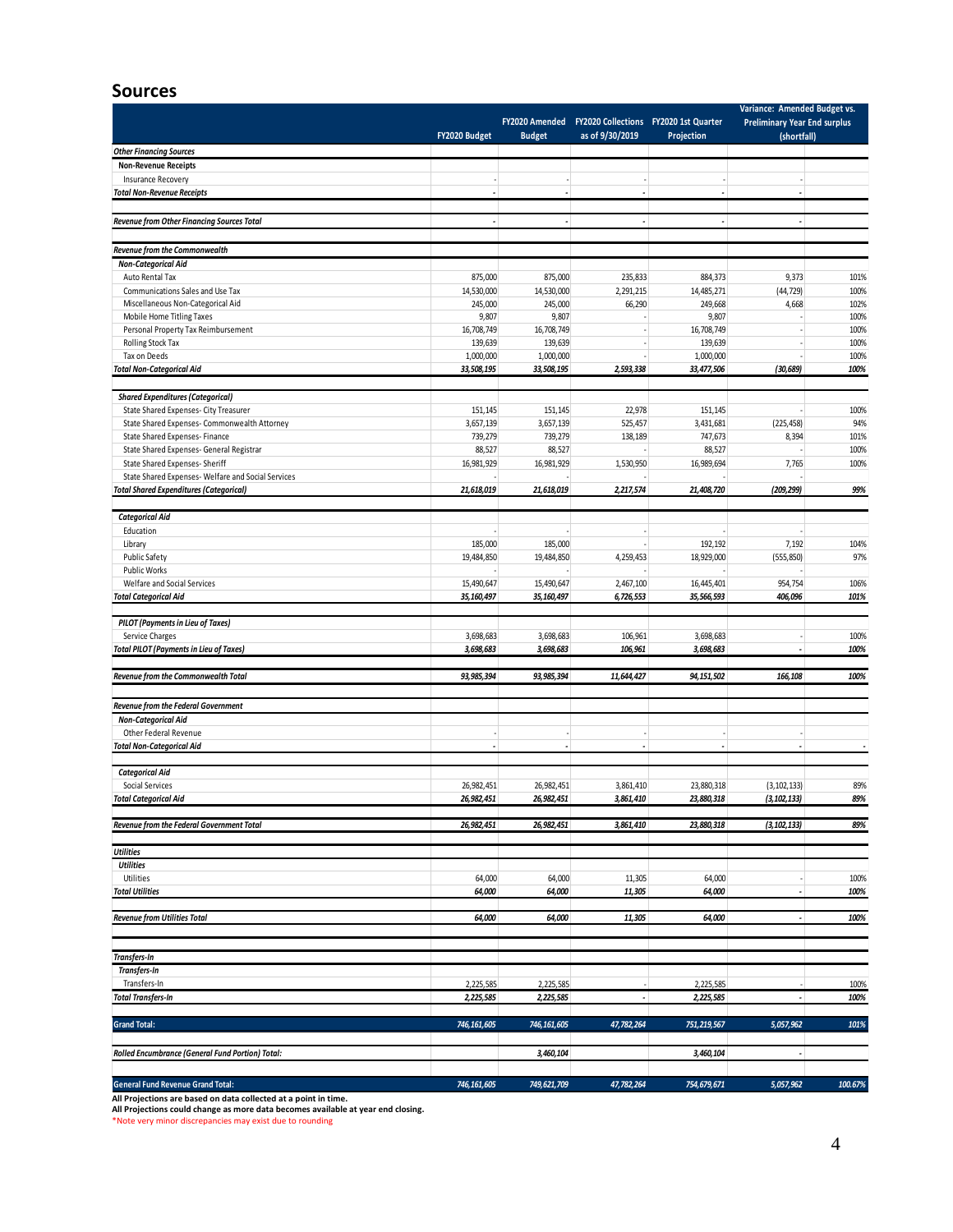#### **Uses**

| <b>Agency</b>                          | FY 2020<br><b>Adopted</b><br><b>Budget</b> | FY 2020<br><b>Current</b><br><b>Budget</b> | through<br>Sept. 30th               | Expenditures FY 2020 Year-<br><b>End</b><br>Projection | Variance:<br><b>Current vs</b><br>Projection<br>surplus/(shortfall) |                   |
|----------------------------------------|--------------------------------------------|--------------------------------------------|-------------------------------------|--------------------------------------------------------|---------------------------------------------------------------------|-------------------|
| <b>Culture &amp; Recreation</b>        |                                            |                                            |                                     |                                                        |                                                                     |                   |
| Library                                | 6,304,636                                  | 6,304,636                                  | 1,181,857                           | 6,434,689                                              | $(130,053)$ 102.1%                                                  |                   |
| Parks Rec                              | 18,017,689                                 | 18,135,893                                 | 4.563.010                           | 18,071,488                                             | 64,405                                                              | 99.6%             |
| <b>Debt</b>                            |                                            |                                            |                                     |                                                        |                                                                     |                   |
| Debt                                   | 74,322,485                                 | 74,322,485                                 | 31,450,965                          | 74,059,744                                             | 262,741                                                             | 99.6%             |
| <b>Education</b>                       |                                            |                                            |                                     |                                                        |                                                                     |                   |
| <b>RPS</b>                             | 175,193,143                                | 175,193,143                                | 39,168,921                          | 175,193,143                                            | $\blacksquare$                                                      | 100.0%            |
| <b>General Government</b>              |                                            |                                            |                                     |                                                        |                                                                     |                   |
| Assessor                               | 4,539,202                                  | 4,539,202                                  | 748,411                             | 4,538,933                                              | 268                                                                 | 100.0%            |
| Auditor                                | 1,987,464                                  | 1,990,672                                  | 285,806                             | 1,957,198                                              | 33,474                                                              | 98.3%             |
| <b>Budget</b>                          | 1,319,769                                  | 1,340,186                                  | 257,463                             | 1,339,990                                              |                                                                     | 196 100.0%        |
| Chief Admin Officer                    | 775,316                                    | 775,316                                    | 149,120                             | 804,889                                                |                                                                     | $(29,573)$ 103.8% |
| City Attorney                          | 4,116,633                                  | 4,134,606                                  | 753,851                             | 4,134,606                                              | ÷.                                                                  | 100.0%            |
| City Clerk                             | 1,140,247                                  | 1,140,247                                  | 154,375                             | 1,091,851                                              | 48,396                                                              | 95.8%             |
| City Council                           | 1,417,518                                  | 1,418,458                                  | 284,911                             | 1,418,431                                              | 27                                                                  | 100.0%            |
| <b>City Treasurer</b>                  | 187,359                                    | 187,359                                    | 40,808                              | 187,270                                                | 89                                                                  | 100.0%            |
| Citizen Service & Response             | 2,044,232                                  | 2,047,773                                  | 218,517                             | 2,035,434                                              | 12,339                                                              | 99.4%             |
| <b>Council Chief of Staff</b>          | 1,580,380                                  | 1,580,380                                  | 185,637                             | 1,511,554                                              | 68,826                                                              | 95.6%             |
| Econ Dev                               | 2,523,385                                  | 3,225,371                                  | 365,004                             | 3,180,253                                              | 45,118                                                              | 98.6%             |
| Finance                                | 11,517,973                                 | 11,629,510                                 | 1,865,896                           | 11,588,556                                             | 40,954                                                              | 99.6%             |
| General Registrar                      | 2,232,127                                  | 2,232,127                                  | 306,375                             | 2,247,376                                              | (15, 249)                                                           | 100.7%            |
| Housing & Comm Development             | 1,845,033                                  | 2,179,534                                  | 247,537                             | 2,142,395                                              | 37,139                                                              | 98.3%             |
| Human Resources                        | 3,510,729                                  | 3,510,729                                  | 654,871                             | 3,506,496                                              | 4,233                                                               | 99.9%             |
| Info Tech                              |                                            |                                            | ä,                                  | ÷.                                                     | ÷.                                                                  |                   |
| Inspector General                      | 531,886                                    | 531,886                                    | 98,409                              | 534,341                                                |                                                                     | $(2,455)$ 100.5%  |
| Mayor's Office                         | 1,012,112                                  | 1,012,112                                  | 206,809                             | 1,002,899                                              | 9,213                                                               | 99.1%             |
| Minority Business Development          | 727,010                                    | 773,010                                    | 201,136                             | 768,418                                                | 4,592                                                               | 99.4%             |
| Planning & Dev Review                  | 11,522,864                                 | 11,726,556                                 | 2,103,743                           | 11,592,938                                             | 133,619                                                             | 98.9%             |
| <b>Press Secretary</b>                 | 512,644                                    | 512,644                                    | 90,558                              | 509,131                                                | 3,513                                                               | 99.3%             |
| Procurement Serv.                      | 1,516,897                                  | 1,516,897                                  | 250,881                             | 1,516,897                                              | $\overline{\phantom{a}}$                                            | 100.0%            |
| Highways, Streets, Sanitation & Refuse |                                            |                                            |                                     |                                                        |                                                                     |                   |
| <b>Public Works</b>                    | 36,808,454                                 | 37,016,107                                 | 5,943,434                           | 36,253,410                                             | 762,697                                                             | 97.9%             |
| <b>Human Services</b>                  |                                            |                                            |                                     |                                                        |                                                                     |                   |
| <b>Justice Services</b>                | 9,861,905                                  | 9,865,056                                  | 1,760,940                           | 9,469,093                                              | 395,962                                                             | 96.0%             |
| Office of DCAO/HS                      | 1,375,954                                  | 1,375,954                                  | 314,300                             | 1,530,492                                              | $(154, 538)$ 111.2%                                                 |                   |
| RCHI - Health                          | 4,863,490                                  | 4,863,490                                  | 1,215,873                           | 4,863,490                                              |                                                                     | 100.0%            |
| Social Services                        | 57,325,372                                 | 57,450,372                                 | 9,452,425                           | 57,277,785                                             | 172,587                                                             | 99.7%             |
| Office of Community Wealth Building    | 1,985,515                                  | 1,985,515                                  | 484,191                             | 1,981,598                                              | 3,917                                                               | 99.8%             |
| Non-Departmental                       |                                            |                                            |                                     |                                                        |                                                                     |                   |
| Non-Departmental                       | 92,606,286                                 | 92,727,987                                 | 14,120,775                          | 92,272,802                                             | 455,185 99.5%                                                       |                   |
| <b>Public Safety &amp; Judiciary</b>   |                                            |                                            |                                     |                                                        |                                                                     |                   |
| <b>Animal Control</b>                  | 1,969,600                                  | 1,969,600                                  | 454,587                             | 1,973,259                                              |                                                                     | $(3,659)$ 100.2%  |
| <b>Emergency Communications</b>        | 5,197,591                                  | 5,919,324                                  | 1,432,962                           | 5,794,214                                              | 125,110                                                             | 97.9%             |
| Fire & Emer Svcs                       | 53,798,275                                 | 53,798,275                                 | 10,705,440                          | 54,154,885                                             | $(356, 610)$ 100.7%                                                 |                   |
| J & DR Court                           | 243,914                                    | 243,914                                    | 44,701                              | 248,411                                                |                                                                     | $(4,497)$ 101.8%  |
| 13th District Court Services Unit      | 220,612                                    | 222,287                                    | 49,369                              | 226,505                                                |                                                                     | $(4,218)$ 101.9%  |
| Jail/Sheriff                           | 40,709,137                                 | 41,116,699                                 | 7,987,543                           | 42,863,106                                             | $(1,746,407)$ 104.2%                                                |                   |
| Judiciary - Adult Drug Ct              | 644,973                                    | 644,973                                    | 151,467                             | 650,220                                                |                                                                     | $(5,247)$ 100.8%  |
| Judiciary - Cir Ct                     | 4,116,191                                  | 4,120,721                                  | 813,130                             | 4,031,695                                              | 89,026                                                              | 97.8%             |
| Judiciary - CW Atty                    | 6,816,322                                  | 6,816,322                                  | 1,346,828                           | 6,501,063                                              | 315,259                                                             | 95.4%             |
| Judiciary - Other                      | 288,387                                    | 293,187                                    | 27,490                              | 268,789                                                | 24,398                                                              | 91.7%             |
| Police                                 | 96,930,895                                 | 97,231,195                                 | 20,319,122                          | 97,202,904                                             | 28,291                                                              | 100.0%            |
|                                        |                                            |                                            |                                     |                                                        |                                                                     |                   |
| <b>Grand Total</b>                     |                                            |                                            | 746,161,606 749,621,707 162,459,448 | 748,932,640                                            | 689,067                                                             | 99.9%             |

**All Projections are based on data collected at a point in time.**

**All Projections could change as more data becomes available at year end closing.**

\*Note very minor discrepancies may exist due to rounding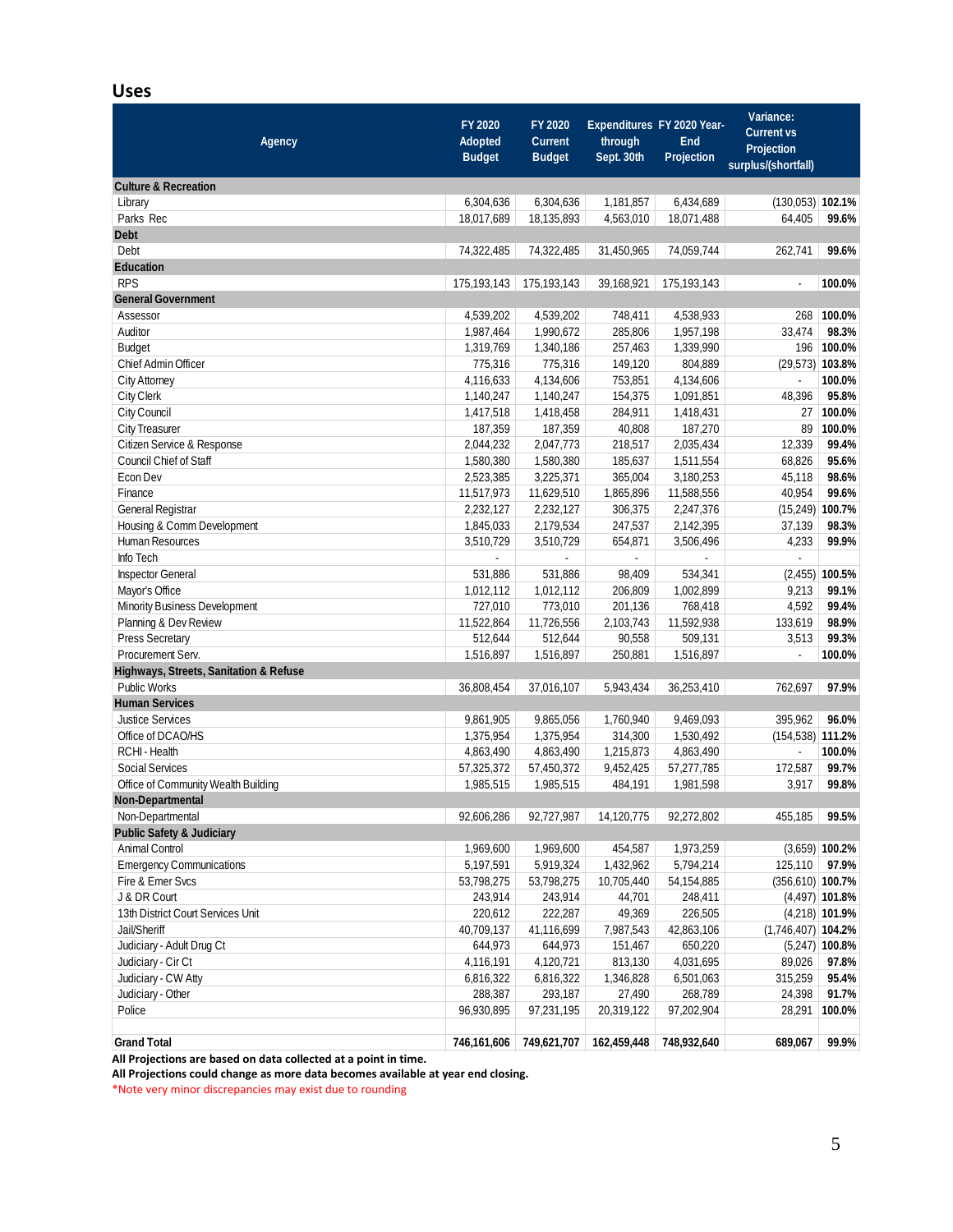### **FY2020 First Quarter Revenue Projections**

Below are explanations of variances within major accounts in the revenue projections. Explanations are offered for variances that are  $+/$ - 5% or  $+/-$  \$500,000. The current forecast projects revenues to be more than the FY2020 budget by \$5,057,962 or 0.67%. The explanations are in order as they appear in the prior table.

# **Penalties and Interest- Penalty Projected Revenue Shortfall: \$1.03M**

As evident of the surplus in interest payments projected for FY20, this source will continue to reflect a shortfall due to less penalties being charged.

### **Personal Property Taxes- Current Current Projected Revenue Surplus: \$2.3M**

Actual trends reflect an increase in collections for this source over the last several fiscal years. This trend seems to be continuing with a projected increase in the FY20 collections. However the increase in Current Personal Property Taxes and decrease in Delinquent Personal Property Taxes appears to be correlated.

# This projected shortfall directly correlates to a continuing increase in Personal Property Taxes-Current. While Current Personal Property Taxes are over-performing, that reduces the amount of Delinquent Personal Property Taxes to be collected.

### **Real and Personal Public Service Corporation- Personal Property Taxes Delinquent Projected Revenue Shortfall: \$243K**

The \$243K shortfall is 74% of the FY20 budgeted amount and correlates to a continuing increase in Real Personal Public Service Corporation- Personal Property Taxes Current. An increased current collection rate yields shortfalls in delinquent collections.

Based on updated taxable assessed values provided by the City Assessor in early November, current real estate tax revenues are projected to be approximately \$6.3 million more than the FY2020 adopted amount.

This source of revenue is projected to have a surplus that is primarily associated with an increase in telephone commission revenue in the Sheriff's Office. The projected increase is the result of a fee increase, imposed by the Sheriff, for inmate telephone usage.

#### **Cigarette Tax Projected Revenue Surplus: \$339K**

FY20 cigarette tax projection is slightly higher than anticipated due to the surge at the beginning of the fiscal year in the sale of cigarette stamps that had to be attached to every pack of cigarettes sold in the City of Richmond, per the new ordinance.

### **Other Local Taxes Projected Revenue Surplus: \$135K**

# **Personal Property Taxes- Delinquent Projected Revenue Shortfall: \$1.6M**

### **Real Property Taxes - Current Projected Revenue Surplus: \$6.3M**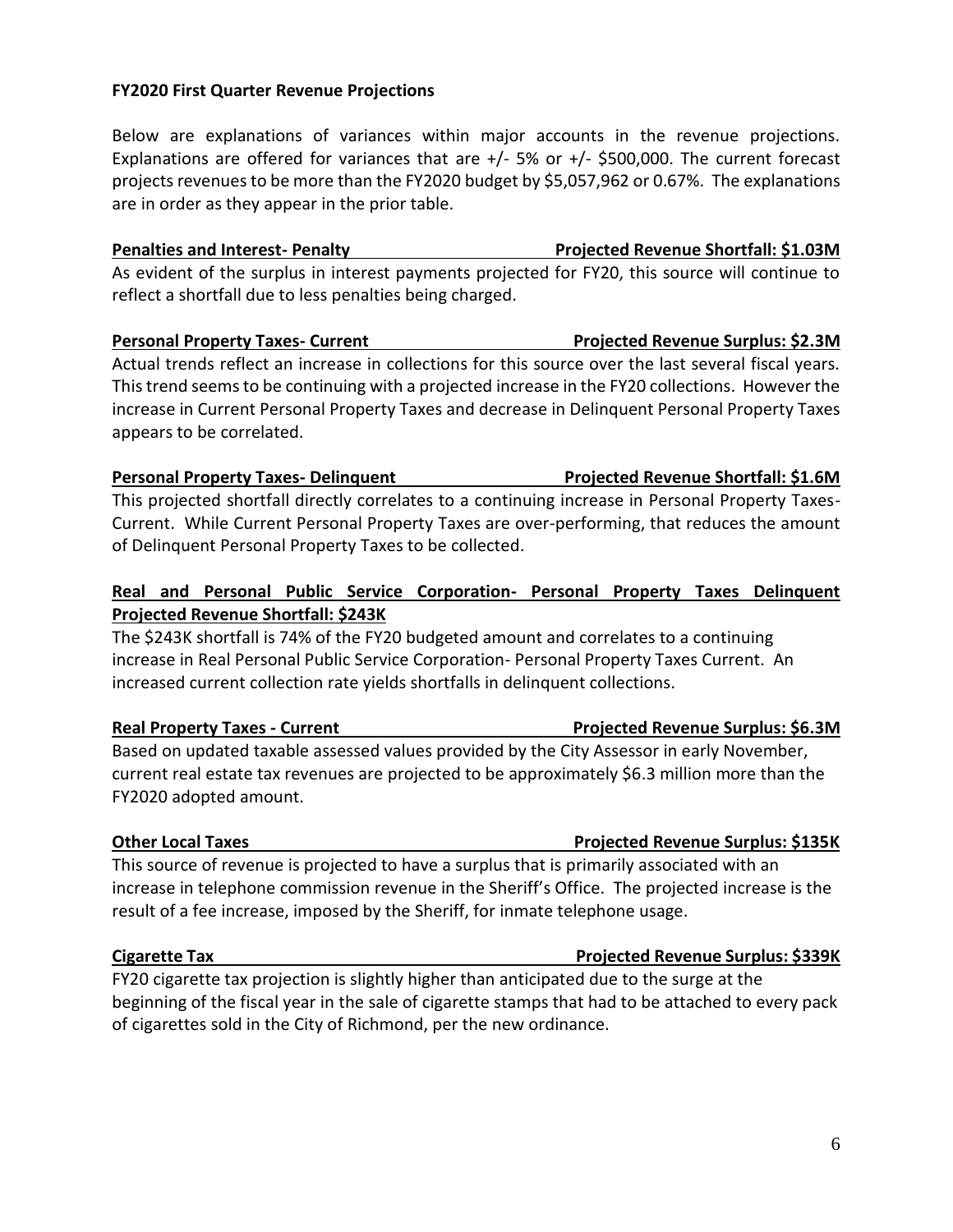# **Charges for Information Technology Projected Revenue Shortfall: \$6K**

This revenue source is projected to have a shortfall of \$6k that is attributed to a reduction in the use of Library copying machines services. Library patrons are using other electronic means to distribute documents.

### **Charges for Library** 23K

This revenue source is projected to have a shortfall that is attributed to a reduction in overdue book fines and charges that are associated with a reduction in the circulation of books. This circulation reduction results in less fines for lost and damaged books. Additionally, Richmond Public Library has implemented fine-free youth cards. This new program is also attributing to the reduction in revenue.

### **Charges for Parks and Recreation Projected Revenue Surplus: \$20K**

This revenue source is projected to exceed the budget primarily due to the increased revenue at Bryan Park soccer fields which previously went to the Enrichmond Foundation.

This revenue source is expected to be higher than budget due to the anticipated adoption of an ordinance that will institute fees associated with special events requiring police presence.

### **State Shared Expenses – Commonwealth Attorney Projected Revenue Shortfall: \$225K**

This revenue source is projected to be lower than budget due to the final Compensation board approved reimbursement for this office. Additionally, anticipated savings in personnel in the Commonwealth Attorney's Office also results in a reduction in State reimbursement for allowable expenditures.

This revenue source is projected to have a shortfall of \$556k that is primarily associated with a projected reduction in State Aid for the Sheriff's Office, particularly state per diems on the number of inmates housed at the City's Justice Center. The City's ADP (Average Daily Population) has decreased in past years and from when the Budget was proposed and adopted in FY20.

### **Welfare and Social Services Projected Revenue Surplus: \$955K**

Per the Department of Social Services, The Virginia Department of Social Services budget allocation to the City of Richmond Social Services for FY20 has decreased from \$50,113,273 in 2019 to \$47,404,142, due to a trend in decreased expenditures by DSS in the past 5 years. RDSS projects to expend funds to maximize the VDSS reimbursable allocation of 84.5% of the \$47,404,142 budget allocation.

Per the Department of Social Services, The Virginia Department of Social Services budget allocation to the City of Richmond Social Services for FY20 has decreased from \$50,113,273 in 2019 to \$47,404,142, due to a trend in decreased expenditures by DSS in the past 5 years. RDSS projects to expend funds to maximize the VDSS reimbursable allocation of 84.5% of the \$47,404,142 budget allocation.

# **Miscellaneous Projected Revenue Surplus: \$372K**

### **Public Safety Projected Revenue Shortfall: \$556K**

# **Social Services Projected Revenue Shortfall: \$3.1M**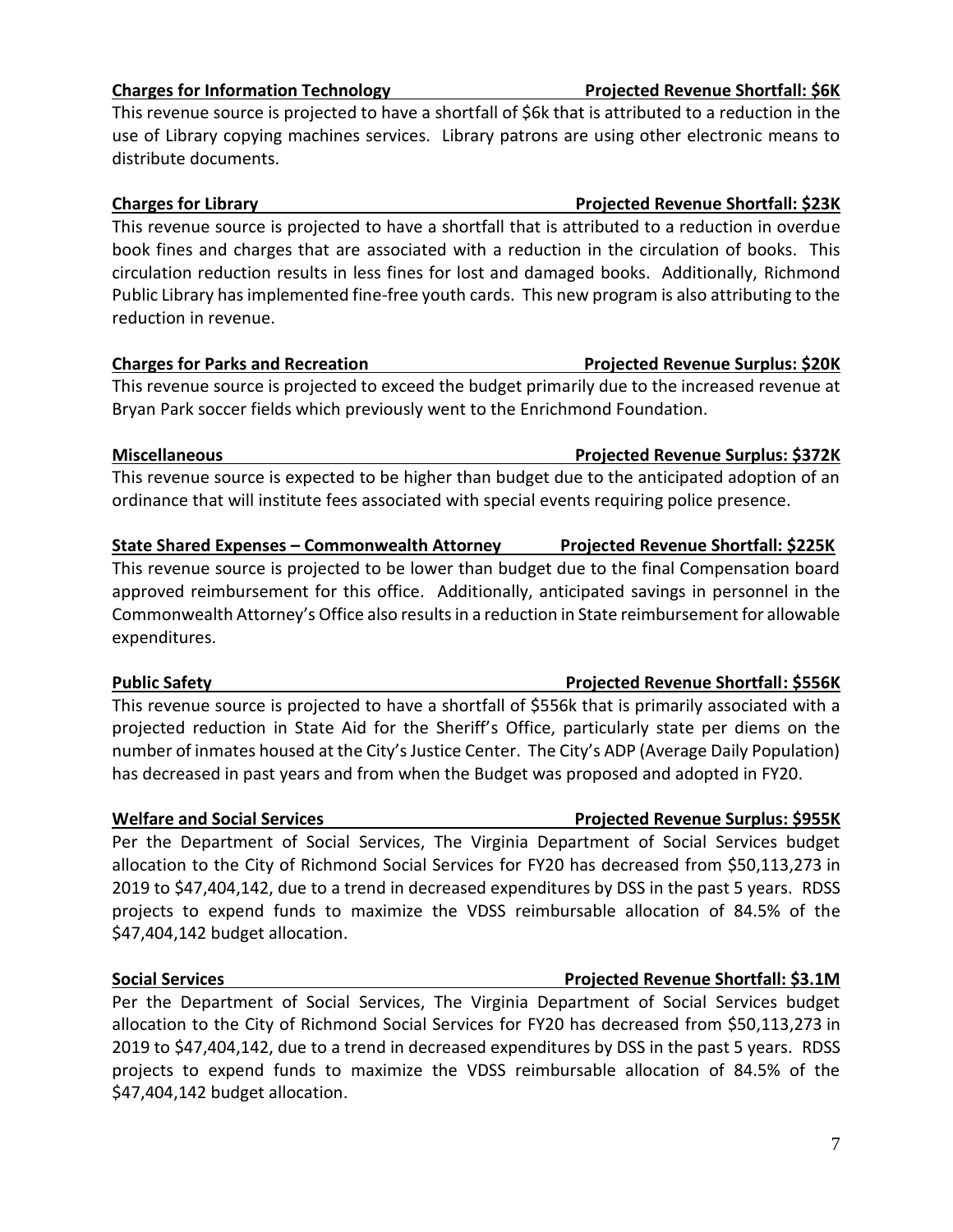8

### **FY2020 First Quarter – Expenditure Projections**

Overall, the first quarter forecast shows projected expenditures trending in a positive direction, with a projected, estimated savings of \$689,067 or 0.09% of the modified budget.

**It is important to note that these projections are based on data collected for FY20 as of September 30, 2019. As a result, these projections could change as more data becomes available throughout the fiscal year. Below are explanations of major variances in the first quarter expenditure projections.** The explanations are in order as they appear in the first quarter status report. Variances of +/- 5% or +/- \$500,000 are detailed below.

The Department of Public Works is projected to have a surplus of \$668k in personnel that is attributed to departmental vacancies. Minor operating savings of \$95k is projected.

### **Office of DCAO for Human Services Projected Budget Shortfall: \$155K**

The Office of the DCAO for Human Services is projected to have a personnel shortfall of \$156k that is attributed to the department filling several vacant positions that were not funded. Minor operating savings of \$1.5k is projected.

### **Jail/Sheriff Projected Budget Shortfall: \$1.7M**

The City Sheriff is projected to have a shortfall of \$1.7M, all in personnel, attributed primarily to the department's projected increase in overtime related expenses. The following factors are attributing to the increases in full time personnel as well as overtime costs.

- The starting pay for sworn personnel was increased in order to combat compression throughout the agency. Although not projected to exceed the budget (full time personnel) this initiative resulted in increases to full-time personnel expenses, reducing any potential savings that may have been able to offset overtime expenses. It is important to note that the FY20 adopted budget included a significant increase in full time personnel against the FY2019 budget to allow the Sheriff's Office to fill additional vacancies thus reducing overtime costs. However, the Sheriff's push to address compression has offset much of the additional funding added to the Sheriff's full time personnel budget, which in turn has reduced any of the anticipated vacancy savings, thus leading to less available funding to offset overtime related expenditures.
- Vacancies still remain high as there are still 69 sworn vacancies. There are certain posts which are mandated by DOC that has to be manned at all times for a Direct Supervision Facility. To ensure that all mandated posts are covered, overtime is required to ensure proper coverage for safety purposes.
- Retirements are at an all-time high which causes increases to personnel expenses due to pay-outs of vacation time earned. This reduces any potential savings that may have been able to offset overtime expenses.
- There are at least 2 training academies per year at 16 weeks per training academy in addition to all mandated training for current sworn staff. Overtime costs tend to increase during this time.

# **Public Works Projected Budget Surplus: \$763K**